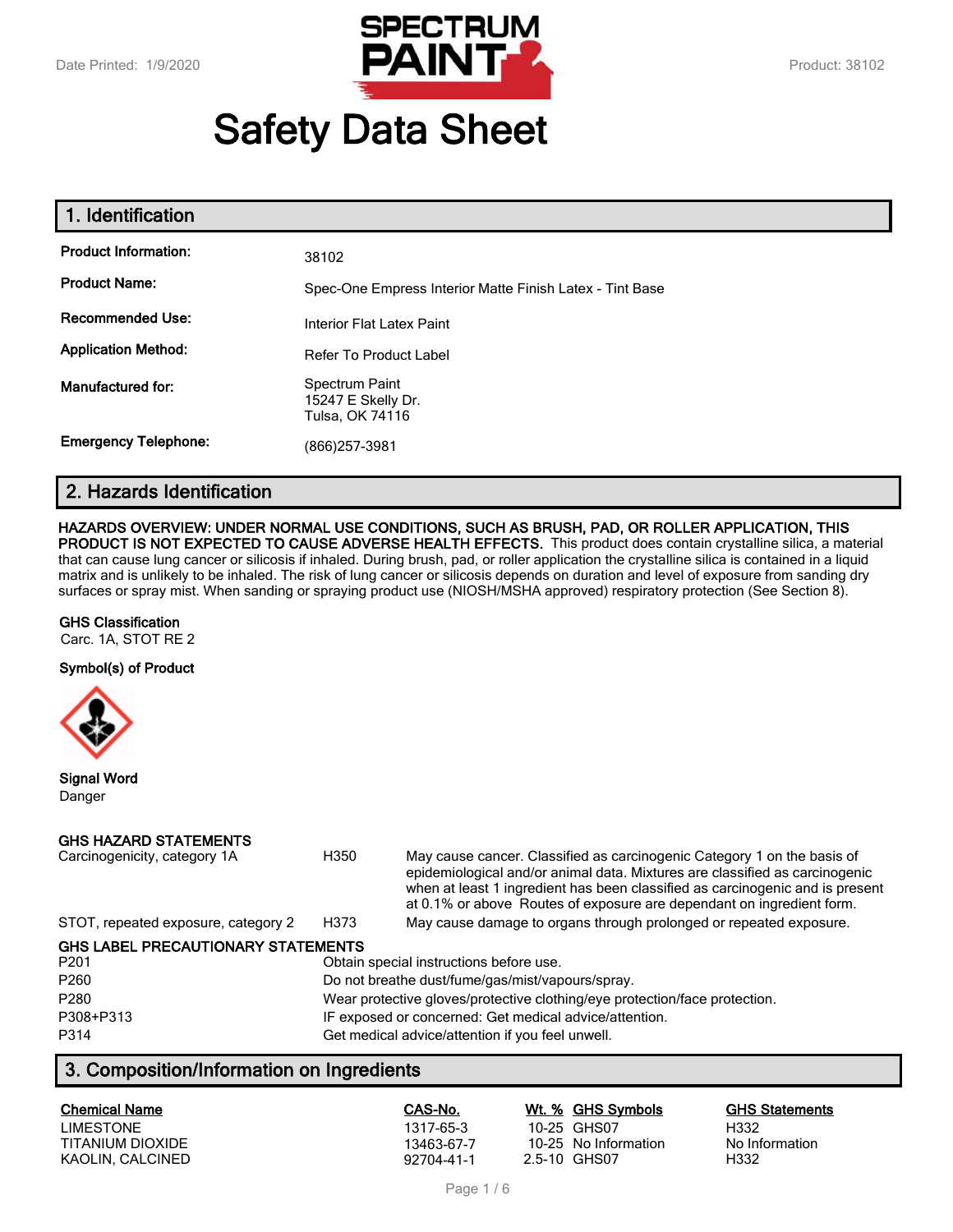| LUBRICATING OILS (petroleum), C15-30, | 72623-86-0 | 0.1-1.0 No Information | No Information |
|---------------------------------------|------------|------------------------|----------------|
| hydrotreated neutral oil-based        |            |                        |                |
| AMMONIUM HYDROXIDE                    | 1336-21-6  | 0.1-1.0 GHS05-GHS07    | H302-314-335   |
| LUBRICATING OILS (petroleum) C20-50,  | 72623-87-1 | 0.1-1.0 No Information | No Information |
| hydrotreated neutral oil-based        |            |                        |                |
| CRYSTALLINE SILICA                    | 14808-60-7 | 0.1-1.0 GHS07-GHS08    | H332-350-373   |
|                                       |            |                        |                |

The text for GHS Hazard Statements shown above (if any) is given in the "Other information" Section.

## **4. First-aid Measures**



**FIRST AID - INHALATION:** Remove person to fresh air. If signs/symptoms continue, get medical attention.

**FIRST AID - SKIN CONTACT:** WASH WITH SOAP AND WATER. REMOVE CONTAMINATED CLOTHING AND CLEAN BEFORE REUSE.

**FIRST AID - EYE CONTACT:** FLUSH EYES WITH WATER FOR AT LEAST 15 MINUTES. GET MEDICAL HELP IF IRRITATION PERSISTS.

**FIRST AID - INGESTION:** Due to possible aspiration into the lungs, DO NOT induce vomiting if ingested. Have the victim drink 8 to 10 ounces (240 - 300 ml) of water to dilute the material in the stomach. If vomiting occurs naturally, have the victim lean forward to reduce the risk of aspiration. Consult a physician immediately.

## **5. Fire-fighting Measures**

**UNUSUAL FIRE AND EXPLOSION HAZARDS:** Container may rupture on heating.

**SPECIAL FIREFIGHTING PROCEDURES:** Use a self-contained breathing apparatus with full facepiece operated in pressuredemand or other positive pressure mode. USE WATER SPRAY TO COOL FIRE EXPOSED CONTAINERS.

**EXTINGUISHING MEDIA:** Carbon Dioxide, Dry Chemical, Foam, Water Fog

#### **6. Accidental Release Measures**

#### **ENVIRONMENTAL PRECAUTIONS:** No Information

**STEPS TO BE TAKEN IN CASE MATERIAL IS RELEASED OR SPILLED:** ISOLATE HAZARD AREA AND KEEP UNNECESSARY PEOPLE AWAY. DO NOT ALLOW THE LIQUID TO ENTER INTO ANY SEWERS, ONTO THE GROUND OR INTO ANY BODY OF WATER. FOR LARGE SPILLS, USE A DIKE AND PUMP INTO APPROPRIATE CONTAINERS. SMALL SPILLS, DILUTE WITH WATER AND RECOVER OR USE NON-COMBUSTIBLE ABSORBENT MATERIAL AND SHOVEL INTO WASTE CONTAINERS.

## **7. Handling and Storage**



**HANDLING:** KEEP FROM FREEZING.

**STORAGE:** Store in a cool dry area. KEEP OUT OF REACH OF CHILDREN.

## **8. Exposure Controls/Personal Protection**

| Ingredients with Occupational Exposure Limits                                   |                                           |                       |                                           |                         |  |
|---------------------------------------------------------------------------------|-------------------------------------------|-----------------------|-------------------------------------------|-------------------------|--|
| <b>Chemical Name</b>                                                            | <b>ACGIH TLV-TWA</b>                      | <b>ACGIH-TLV STEL</b> | <b>OSHA PEL-TWA</b>                       | <b>OSHA PEL-CEILING</b> |  |
| <b>LIMESTONE</b>                                                                | $5 \text{ mg/m}$<br>(Respirable fraction) | N.E.                  | $5 \text{ mg/m}$<br>(Respirable fraction) | N.E.                    |  |
| <b>TITANIUM DIOXIDE</b>                                                         | $10 \text{ mg/m}$                         | N.E.                  | 15 mg/m3 (Total<br>dust)                  | N.E.                    |  |
| KAOLIN, CALCINED                                                                | N.E.                                      | N.E.                  | N.E.                                      | N.E.                    |  |
| LUBRICATING OILS (petroleum), C15-30, 5 mg/m3<br>hydrotreated neutral oil-based |                                           | 10 $mq/m3$            | $5 \text{ mg/m}$                          | N.E.                    |  |
| AMMONIUM HYDROXIDE                                                              | 25ppm                                     | 35 ppm                | N.E.                                      | N.E.                    |  |
| LUBRICATING OILS (petroleum) C20-50, 5 mg/m3<br>hydrotreated neutral oil-based  |                                           | $10 \text{ mg/m}$     | $5 \text{ mg/m}$                          | N.E.                    |  |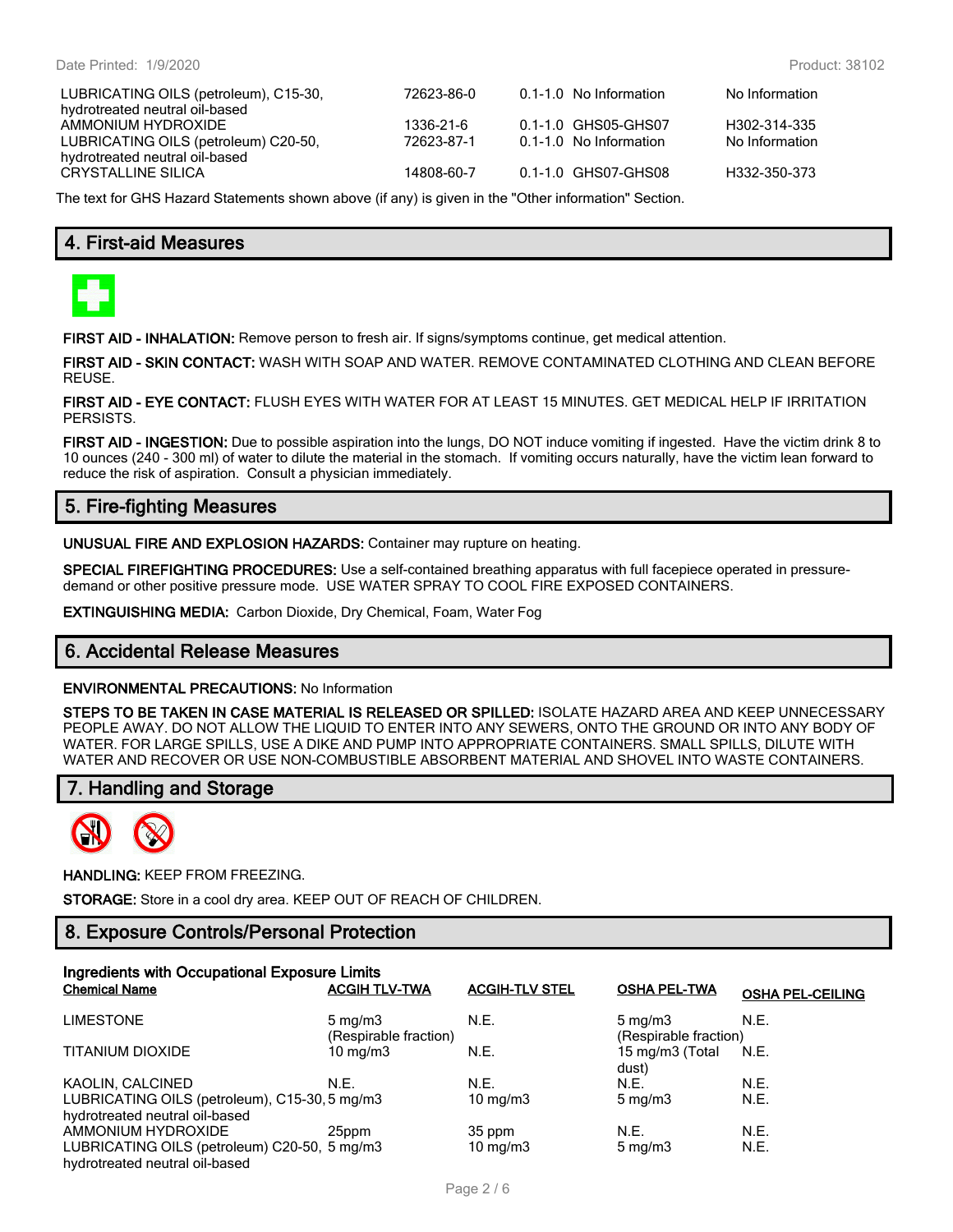CRYSTALLINE SILICA 0.05 mg/m3

(Respirable dust)

N.E. 0.1 mg/m3 (Respirable dust) N.E.

**Further Advice: MEL = Maximum Exposure Limit OES = Occupational Exposure Standard SUP = Supplier's Recommendation Sk = Skin Sensitizer N.E. = Not Established**

#### **Personal Protection**



**RESPIRATORY PROTECTION:** In order to avoid inhalation of spray-mist and sanding dust, all spraying and sanding must be done wearing adequate respirator.





**EYE PROTECTION:** Safety glasses with side-shields



**OTHER PROTECTIVE EQUIPMENT:** No Information



**HYGIENIC PRACTICES:** Wash hands before eating, drinking, or smoking.

## **9. Physical and Chemical Properties**

**Odor:** No Information Slight Ammonia Odor **Color Threshold:** No Information **Density, Ib/gal:** 10.33 - 10.73 **pH:** No Information No Information **Freeze Point, °C:** No Information **Viscosity:** No Information **Partition Coefficient, n-octanol/ No Information No Information No Information No Information** No Information **Decomposition temperature, °C** No Information

**Vapor Density:** Lighter Than Air **Vapor Pressure, mmHg:** No Information

**Appearance:** Thick Liquid **Physical State:** Liquid **water:**

**Boiling Range, °C:** 98 - 104 **Explosive Limits, %:** N/A **Combustibility:** Does Not Support Combustion **Flash Point, °C:** Not Applicable **Evaporation Rate:** Slower Than Ether **Auto-Ignition Temperature, °C** No Information

(See "Other information" Section for abbreviation legend)

## **10. Stability and Reactivity**

**STABILITY:** THIS MATERIAL IS STABLE UNDER NORMAL STORAGE AND HANDLING CONDITIONS.

**CONDITIONS TO AVOID:** AVOID HIGH TEMPERATURES AND FREEZING.

**INCOMPATIBILITY:** No Information

**HAZARDOUS DECOMPOSITION PRODUCTS:** MAY GENERATE TOXIC OR IRRITATING COMBUSTION PRODUCTS. MAY GENERATE CARBON MONOXIDE GAS.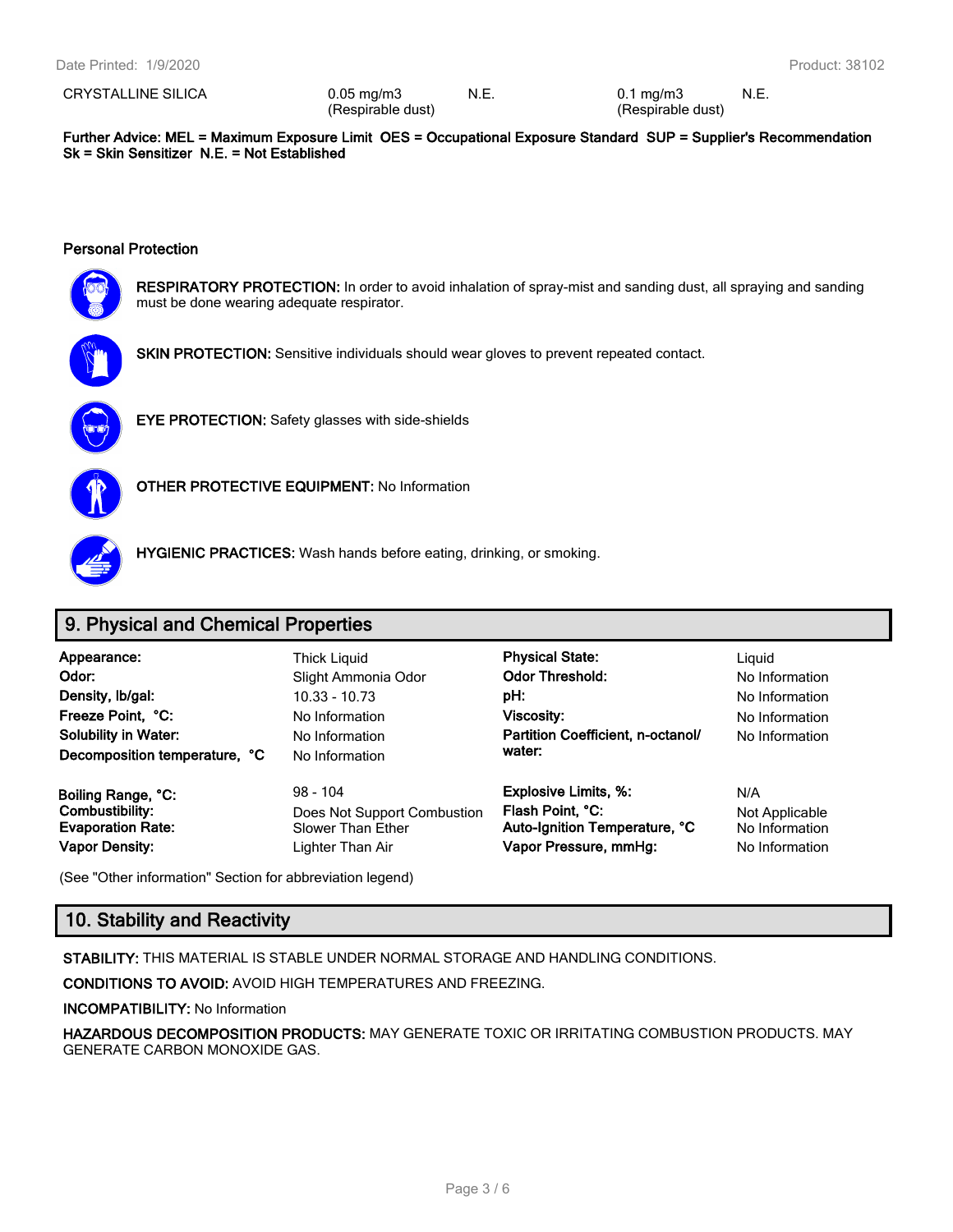## **11. Toxicological Information**



#### **Practical Experiences**

**EFFECT OF OVEREXPOSURE - INHALATION:** Inhalation may cause irritation to the respiratory tract (nose, mouth, mucous membranes). This product contains crystalline silica, which is considered a hazard by inhalation.

**EFFECT OF OVEREXPOSURE - SKIN CONTACT:** PROLONGED OR REPEATED CONTACT MAY CAUSE IRRITATION.

**EFFECT OF OVEREXPOSURE - EYE CONTACT:** MILD EYE IRRITANT.

**EFFECT OF OVEREXPOSURE - INGESTION:** May be harmful if swallowed. May cause gastrointestinal disturbance.

**EFFECT OF OVEREXPOSURE - CHRONIC HAZARDS:** Crystalline silica is known to cause silicosis, a noncancerous lung disease. Exposure is by route of inhalation. If material is in a liquid matrix it is unlikely to be inhaled.

**CARCINOGENICITY:** Crystalline silica has been classified by IARC and NTP as a carcinogen for humans (Group 1) from lab animal studies. Inhalation of crystalline silica can cause lung cancer. Under normal use conditions, such as brush, pad, or roller application, carcinogenic materials are suspended in a liquid matrix and are unlikely to be inhaled. Risk of cancer depends on duration and level of exposure from sanding surfaces or spray mist. When sanding or spraying product use (NIOSH/MSHA approved) respiratory protection.

**PRIMARY ROUTE(S) OF ENTRY:** Eye Contact, Ingestion, Inhalation, Skin Contact

#### **Acute Toxicity Values**

**The acute effects of this product have not been tested. Data on individual components are tabulated below**

| CAS-No.    | <b>Chemical Name</b> | Oral LD50           | Dermal LD50                  | Vapor LC50 |
|------------|----------------------|---------------------|------------------------------|------------|
| 1317-65-3  | LIMESTONE            | 6,450 mg/kg (Rat)   | > 2,000 mg/kg<br>(Rabbit)    | $>20$ mg/L |
| 13463-67-7 | TITANIUM DIOXIDE     | > 5,000 mg/kg (Rat) | $> 10,000$ mg/kg<br>(Rabbit) | $>20$ mg/L |
| 92704-41-1 | KAOLIN, CALCINED     | >2000 mg/kg         | >5000 mg/kg                  | $>20$ mg/L |
| 1336-21-6  | AMMONIUM HYDROXIDE   | 350 mg/kg (Rat)     | N.I.                         | N.I.       |

N.I. = No Information

## **12. Ecological Information**

**ECOLOGICAL INFORMATION:** No Information

#### **13. Disposal Information**



**Product**

**DISPOSAL METHOD:** DO NOT DUMP INTO ANY SEWERS, ON THE GROUND, OR INTO ANY BODY OF WATER. ALL DISPOSAL METHODS MUST BE IN COMPLIANCE WITH ALL FEDERAL, STATE/PROVINCIAL, AND LOCAL LAWS AND REGULATIONS.

**STEPS TO BE TAKEN IN CASE MATERIAL IS RELEASED OR SPILLED:** ISOLATE HAZARD AREA AND KEEP UNNECESSARY PEOPLE AWAY. DO NOT ALLOW THE LIQUID TO ENTER INTO ANY SEWERS, ONTO THE GROUND OR INTO ANY BODY OF WATER. FOR LARGE SPILLS, USE A DIKE AND PUMP INTO APPROPRIATE CONTAINERS. SMALL SPILLS, DILUTE WITH WATER AND RECOVER OR USE NON-COMBUSTIBLE ABSORBENT MATERIAL AND SHOVEL INTO WASTE CONTAINERS.

## **14. Transport Information**

**SPECIAL TRANSPORT PRECAUTIONS:** Not Regulated by DOT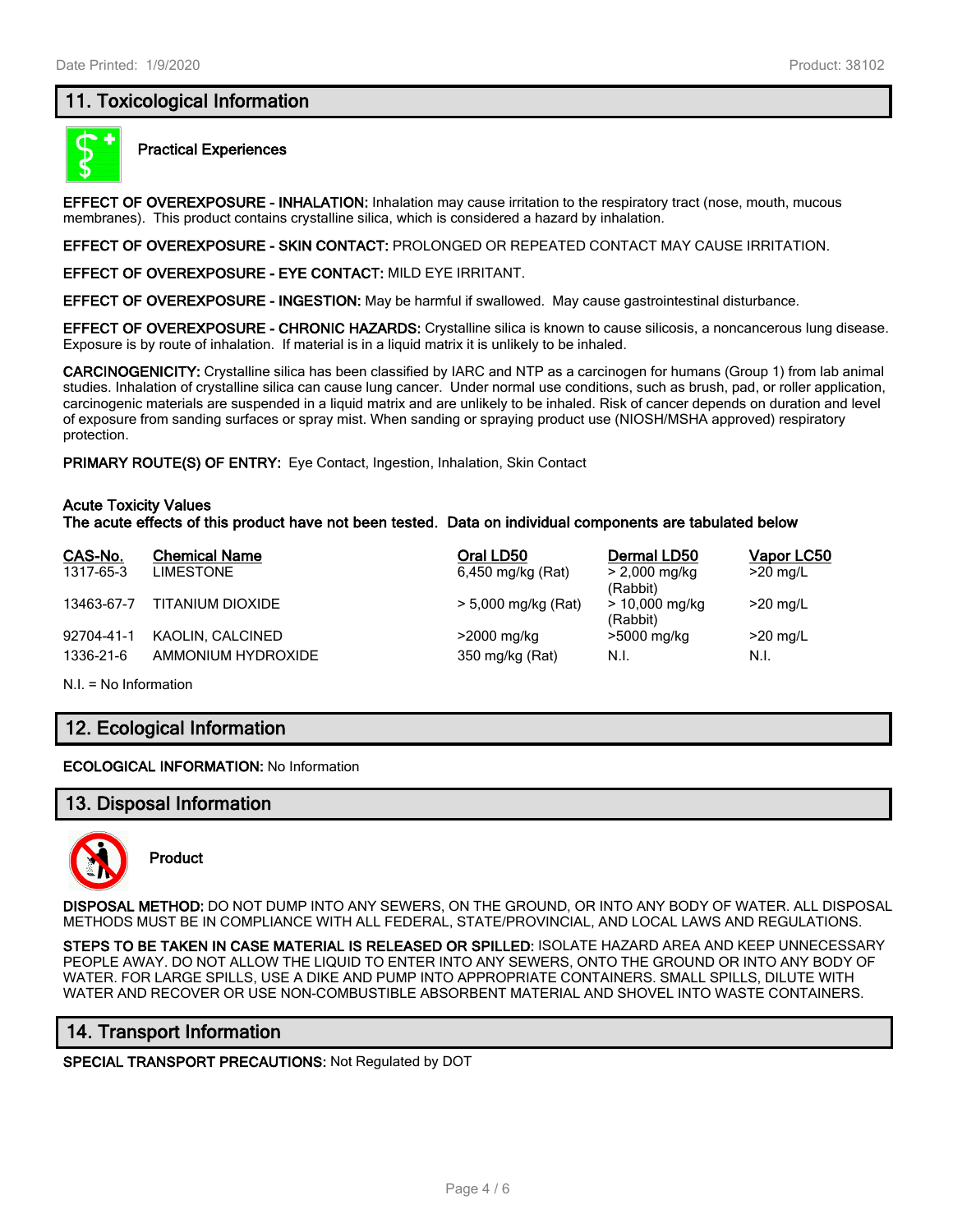| <b>DOT Proper Shipping Name:</b> | Not Regulated | <b>Packing Group:</b>    | Not Regulated  |
|----------------------------------|---------------|--------------------------|----------------|
|                                  |               | <b>Hazard SubClass:</b>  | Not Regulated  |
| <b>DOT Technical Name:</b>       | Not Regulated | Resp. Guide Page:        | No Information |
| <b>DOT Hazard Class:</b>         | Not Regulated | <b>DOT UN/NA Number:</b> | Not Regulated  |

## **15. Regulatory Information**

## **U.S. Federal Regulations:**

#### **CERCLA - SARA Hazard Category**

This product has been reviewed according to the EPA 'Hazard Categories' promulgated under Sections 311 and 312 of the Superfund Amendment and Reauthorization Act of 1986 (SARA Title III) and is considered, under applicable definitions, to meet the following categories:

Carcinogenicity, Specific target organ toxicity (single or repeated exposure)

#### **SARA SECTION 313:**

This product contains the following substances subject to the reporting requirements of Section 313 of Title III of the Superfund Amendment and Reauthorization Act of 1986 and 40 CFR part 372:

| <b>Chemical Name</b> |  |
|----------------------|--|
|                      |  |

AMMONIUM HYDROXIDE 1336-21-6

#### **TOXIC SUBSTANCES CONTROL ACT:**

This product contains the following chemical substances subject to the reporting requirements of TSCA 12(B) if exported from the United States:

No TSCA components exist in this product.

## **U.S. State Regulations: NEW JERSEY RIGHT-TO-KNOW:**

The following materials are non-hazardous, but are among the top five components in this product.

| <b>Chemical Name</b>   | CAS-No.     |
|------------------------|-------------|
| WATER                  | 7732-18-5   |
| <b>ACRYLIC POLYMER</b> | Proprietary |

#### **PENNSYLVANIA RIGHT-TO-KNOW**

The following non-hazardous ingredients are present in the product at greater than 3%.

**Chemical Name CAS-No.** WATER 7732-18-5 ACRYLIC POLYMER **Proprietary** Proprietary

**Chemical Name CAS-No.**

## **International Regulations: As follows -**

#### **CANADIAN WHMIS:**

This MSDS has been prepared in compliance with Controlled Product Regulations except for the use of the 16 headings.

**WHMIS Class** No Information